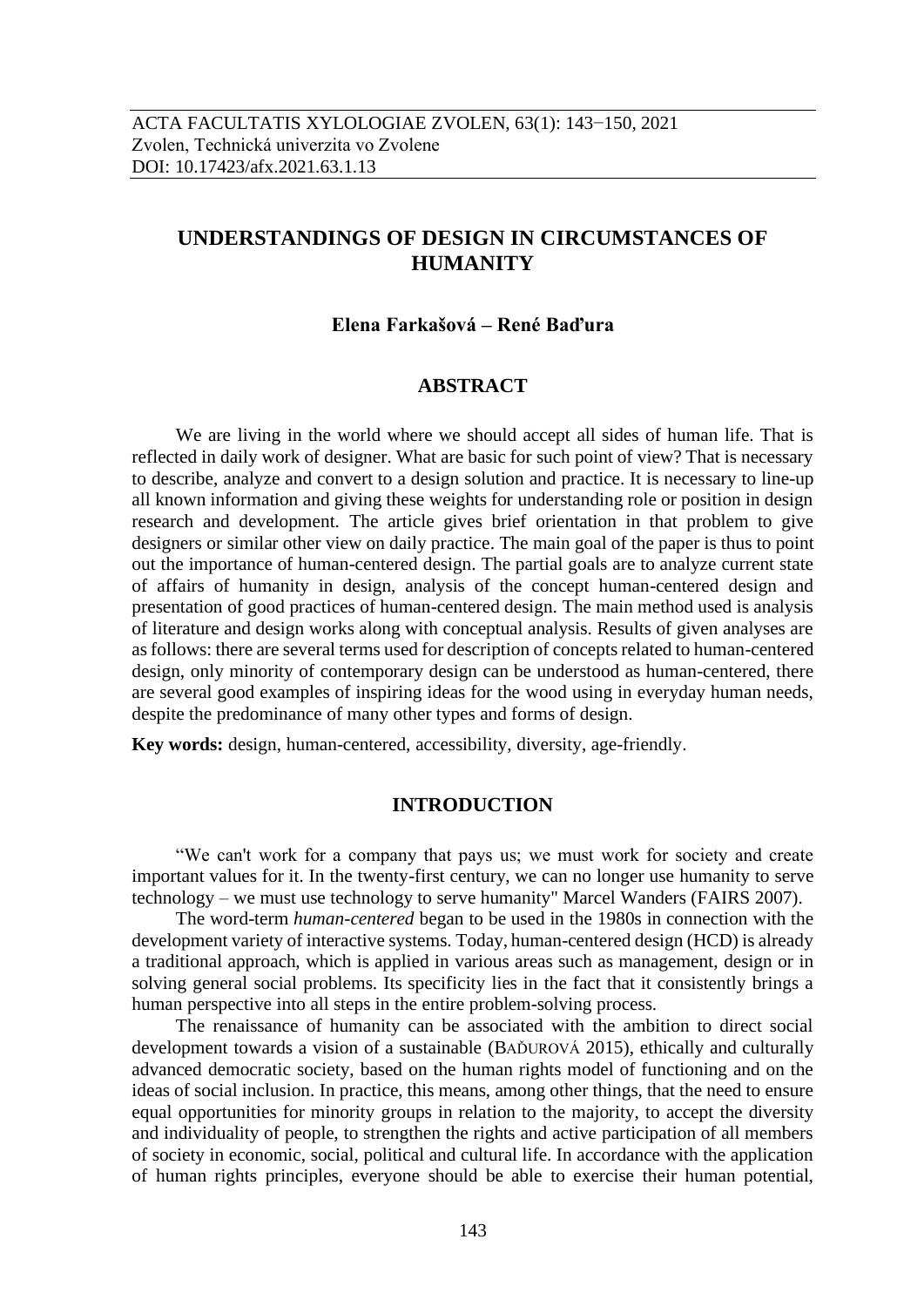regardless of age, gender or permanent or temporary functional limitations (EU2020). Several international, European and national documents have been adopted in support of these principles since the turn of the millennium, which are not only declare rights and freedoms but also guarantee opportunities and oversee the rights of people with different limits. Their implementation into legal regulations, norms and international standards is now somewhat more urgent in modifying the existing frameworks that determine design seriously. In period of creating the environment, products, services, information and communication systems, methods and approaches are used and take into such as account of the diversity of users, as accept the heterogeneity of human needs, demands and abilities.

In this frame context, human-centric creation is a framework (not only) of a design approach to the development of products, services, environments or systems, the aim of which is to make them universally accessible, usable and useful regarding to the requirements and needs of all users. That focus is on man, respecting its individual unique value and its personal human values. The deepening and application of knowledge about human factors - considering ergonomics, information about whole users, their limitations but also possibilities, knowledge, user techniques, etc. – that should deeply contribute to achieving this goal. Important is that basis of all steps on the way to the solution is the consistent application of the human perspective. The benefit is to improve the efficiency and effectiveness of solutions, increase user satisfaction, well-being, accessibility and sustainability, as well as prevent their possible adverse effects on individuals and society as a whole **–** human health, safety, performance, social incoherence or exclusion (ISO 9241- 210 2019).

The aim of this work is focused and presents examples of wood application used in furniture, products & interior same as wood used in combination with other materials in design creation which is based on human needs.

#### **MATERIALS AND METHODS**

Human-centric work is often appreciated precisely for its ability to actively solve wide range problems of social inclusion. Today, the term Human-Centered Design (HCD) covers a range of design methods that contribute to the creation of an inclusive / universal environment and products.

After analysis of representative resources oriented on design it is possible to see that in this context, there are more related terms used. For example, like by followings CARLA B. ZOLTOWSKI, WILLIAM C. OAKES, MONICA E. CARDELLA (2013) understand human-centered design like an idea that designers keep in mind the people they are designing for.

Other similar concepts are as follows:

- **•** Universal Design (e.g. STEINFELD, MAISEL 2012)
- **•** Design for all, (e.g. FEO, HURTADO 2008)
- User-friendly design, People-Friendly Design, User Centered Design (e.g. KUANG, FABRICANT 2019; VREDENBURG, MAO, SMITH, CAREY 2002)
- Inclusive Design, (e.g. KEATES, CLARKSON, HARRISON, ROBINSON 2000)
- Design for all ages, Life-span Design, Trans-generation Design, (e.g. STORY, MUELLER, MACE 1998; PIRKL, 1994; PULOS 1994)
- Barrier-free design, Accessible Design, (e.g. STORY, MUELLER, MACE 1998; HOLMES-SIEDLE 1996)

The concepts mentioned above are in listed from the broadest (focusing on everyone) to those focusing on more specific criteria (age, disability). However, all of them carry similar focus on humanity in design also from ethical point of view.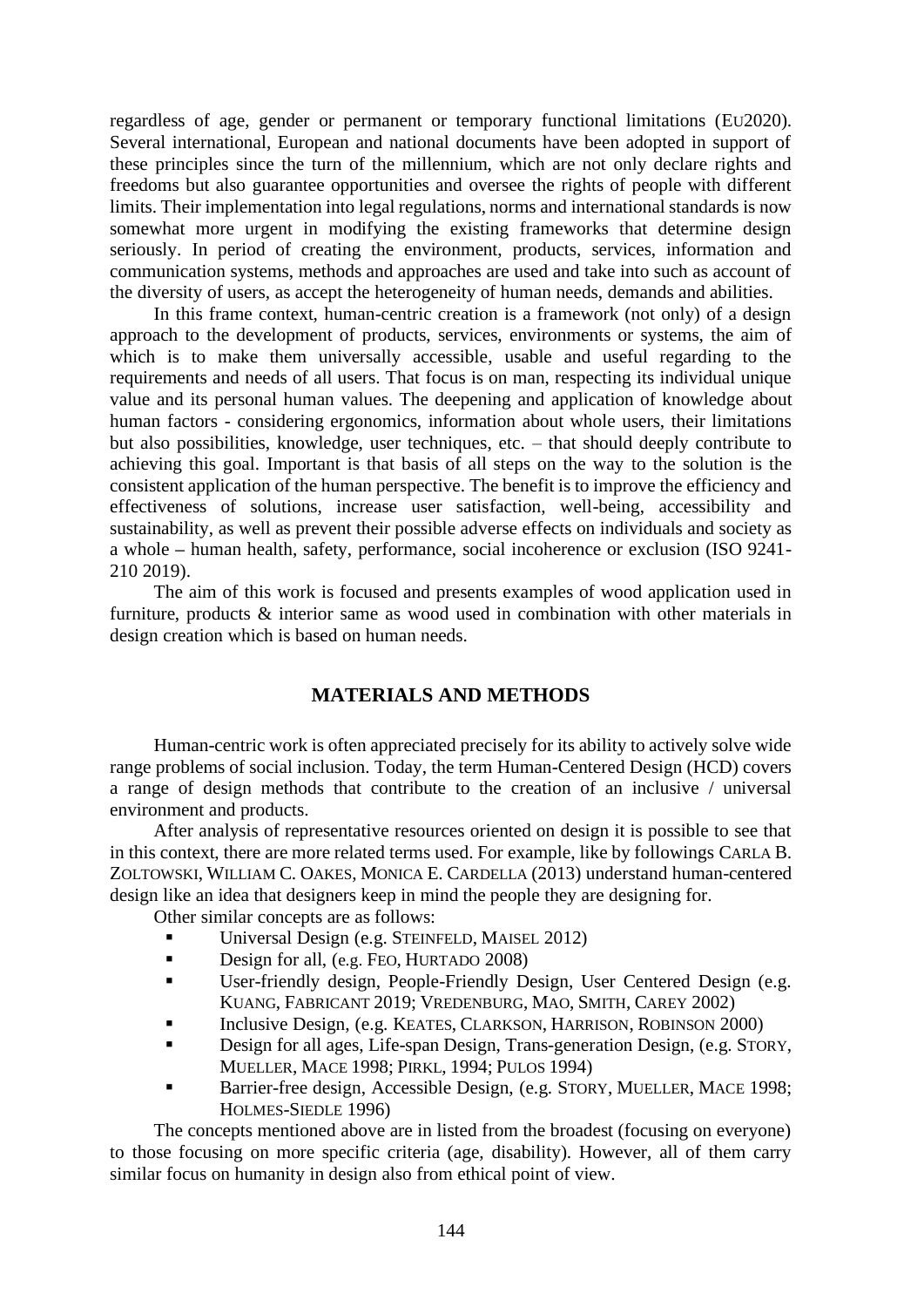Different terminology and content nuances are related to the cultural-geographical and historical background of their origin in different countries (ČEREŠŇOVÁ, ROLLOVÁ 2015), and the beginning of the evolution towards inclusive design can be traced back to the 1950s (HUMANCENTEREDDESIGN 2020).

In today's understanding of the outlined issues, all these strategies have a common denominator. They accept human diversity and perceive otherness as part of human nature. Through design, they create opportunities for people to function equally, equally, freely and autonomously, thus emphasizing and accepting human dignity in the wider social context **–** acknowledging the value of the human being and helping to fulfill the human dimension.

The accessibility achieved by applying these design approaches can not only maximize the range of potential users of environments, products, goods, and services. It also has enormous social value, as it increases the proportion of the population that can participate fully and independently in society daily life, which is also linked to the goals of social sustainability as an integral part of sustainable development.

In that context, the importance of the designer's application not only in traditional design processes but also in team interdisciplinary dialogues and participatory design is intensifying and strongly growing, which can lead to more significant processes of social transformation.

On the other hand, it should be noted that, if ideas of social inclusion and social sustainability are a broader framework of humane-centric creation, it should also be borne in mind that in certain cases artificially induced connections of heterogeneous social forms may no longer represent development but may lead to undesirable averaging, loss of originality and individuality too.

And this also applies to design too. Even the design practice itself involves much more than just the aspect of universal applicability or accessibility. The designer must include other important aspects in his creative processes, which requires a deep understanding of the design activity. In any case, the application of any method should not lead to a reduced view of the design. A key factor in using the method is the degree of creativity which is applied in that. After all, the most creative solutions in the history of design often arose from breaking the rules or standards or by ignoring generally accepted practices or customs.

#### **RESULTS AND APPLICATIONS**

1/*Project ThisAbles*, 2019, IKEA Israel **–** Part of IKEA's long-term strategic effort is its commitment to sustainability as well as the immediate support of the communities in which it operates. The company's global vision is to improve the quality of everyday life for as many people as possible. This also applies to people with various types of functional disability or limit, which represent up to 10% of the world's population. As part of this vision, the Israeli IKEA has teamed up with domestic non-profit organizations that focus on creating solutions for people with special needs or disabilities. The ThisAbles project was aimed at enabling these people to enjoy the IKEA product range and improve their quality of life through them. The cooperation resulted in a vision of a new product line that can bridge the gap between existing products and the specific needs of minority groups. As part of the codesign, representatives of the target group - people with a specific form of health restriction **–** were also involved in the development. "Accessibility" was maximized in all aspects of each project stage **–** from determining an accessible project location, built and adapted to the needs of disabled people who participated in the project, to the products themselves, made available to the general public in the form of shared documents for 3D printing, including instructional instructions and videos for production, assembly and use. The project website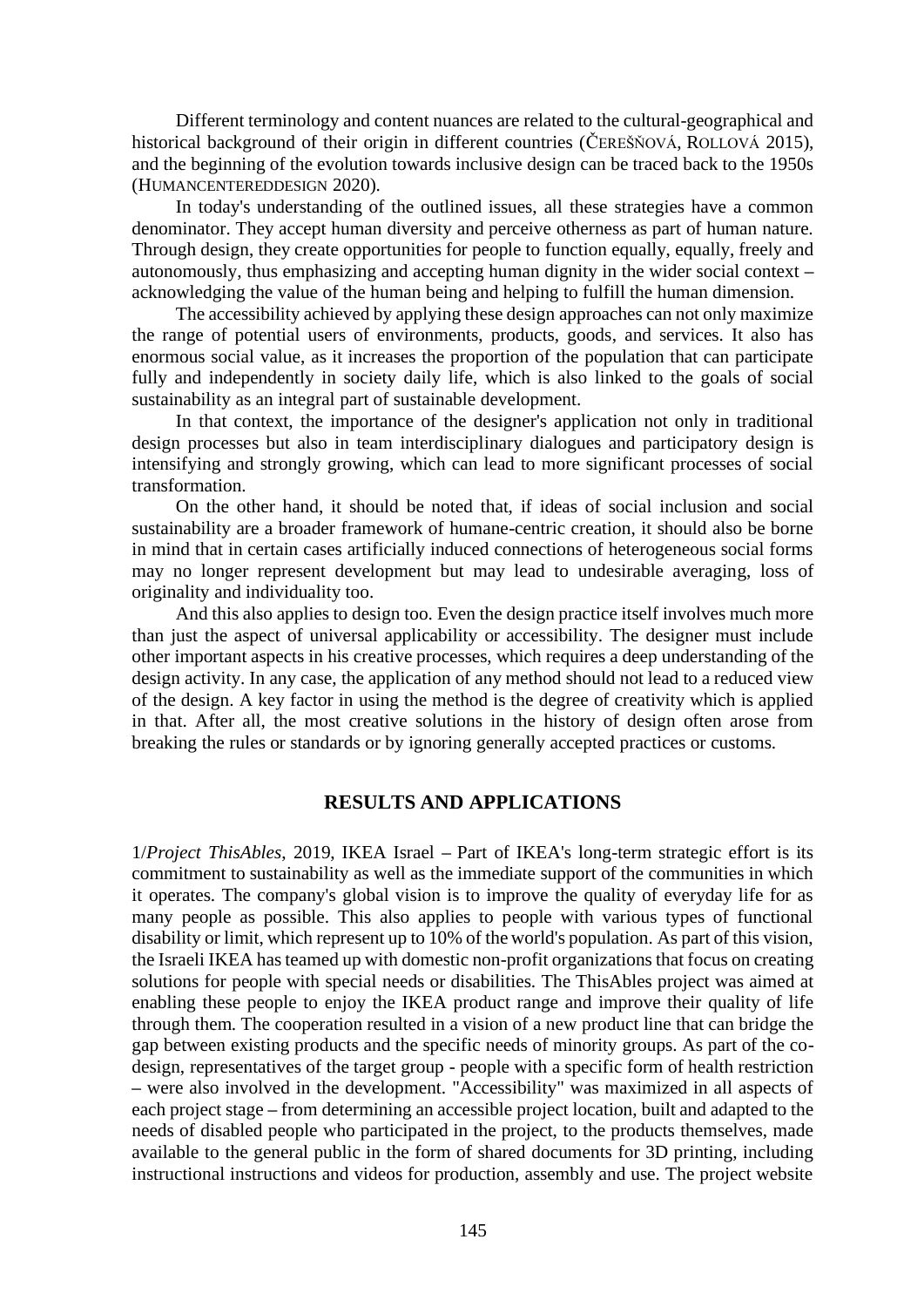also became a crowdsourcing platform for the issue. The public can initiate any special problem, but also share their own ideas, which can be integrated into IKEA products and make them available to all those who need it most.



The individual products, designed primarily to help minority groups, ultimately universally expand the range of usability and accessibility for all of us **–** for children, the elderly or for temporarily functionally indisposed "healthy" people. For example, mirror connectors that can be integrated into storage furniture, which make the contents visible on high shelves, serve people in wheelchairs as well as children or people of short stature (THISABLES 2019).

Watch videos about the *ThisAbles* project by using QR above.

2/*The Alternative Limb Project*, design: Sophie de Oliveira Barata **–** The author of the project uses a unique medium of prosthetics to create wearable works of art. Her work combines the latest technologies with traditional crafts. She is examining by her design the theme of the appearance of the human body, the possibilities of its modification, evolution, and transhumanism. This project is a support platform for a positive perception of disability at the same time. It celebrates the diversity of the human body, breaking not only physical but also mental, social and cultural barriers. In her original, tailor-made works, she implements current material and technological innovations. In the creation of each product, it participates with experts in the fields of 3D modeling, electronics, and other cutting-edge technologies. One of solutions, which has been created in frame of Alternative Limb Project

mentioned before, was named as MATERIALISE (2017). That design dedicated for Kelly Knox has two parts. The underside is a realistic representation of the hand, which represents Kelly's physical body and is made of silicone skin indistinguishable from human. The upper



half is designed with interchangeable parts, each of which represents different elements reflecting its emotional and spiritual selves. The limb was created by a combination of 3D printing, CNC milling, hand carving and sculpture, using steel, rock, earth, wood, moss, oil, cork, wool, bronze, rhodium and gold. The two halves of one forearm form a strong visual connection between the physical and the metaphysical (THEALTERNATIVELIMBPROJECT 2020).

3/*Innovation from Matell* **–** a step towards equality. In recent years, the manufacturer of the



iconic doll has brought a multidimensional view of beauty and fashion and in its own way has reflected on the current social issues of social inclusion. Through atypical toys, it turned its attention to the adoption of various forms of human "otherness" and thus implemented issues of social diversity into the education of the youngest generation. The 2016 collection first changed the ideal of the stylized white beauty Barbie presented for many years - her new slender, fluffy, and racial mutations were introduced. In 2019, the company went even further, responding to

customer requests to bring toys closer to real life. It launched several genders-neutral dolls and other atypical ones appeared, with aesthetic flaws or disabilities (ITV 2020).

4/*Artro chair*, 2018, design: Ondrej Bukovec, Technical University in Zvolen **–** Design creativity applied in marginal user groups. That wooden chair is

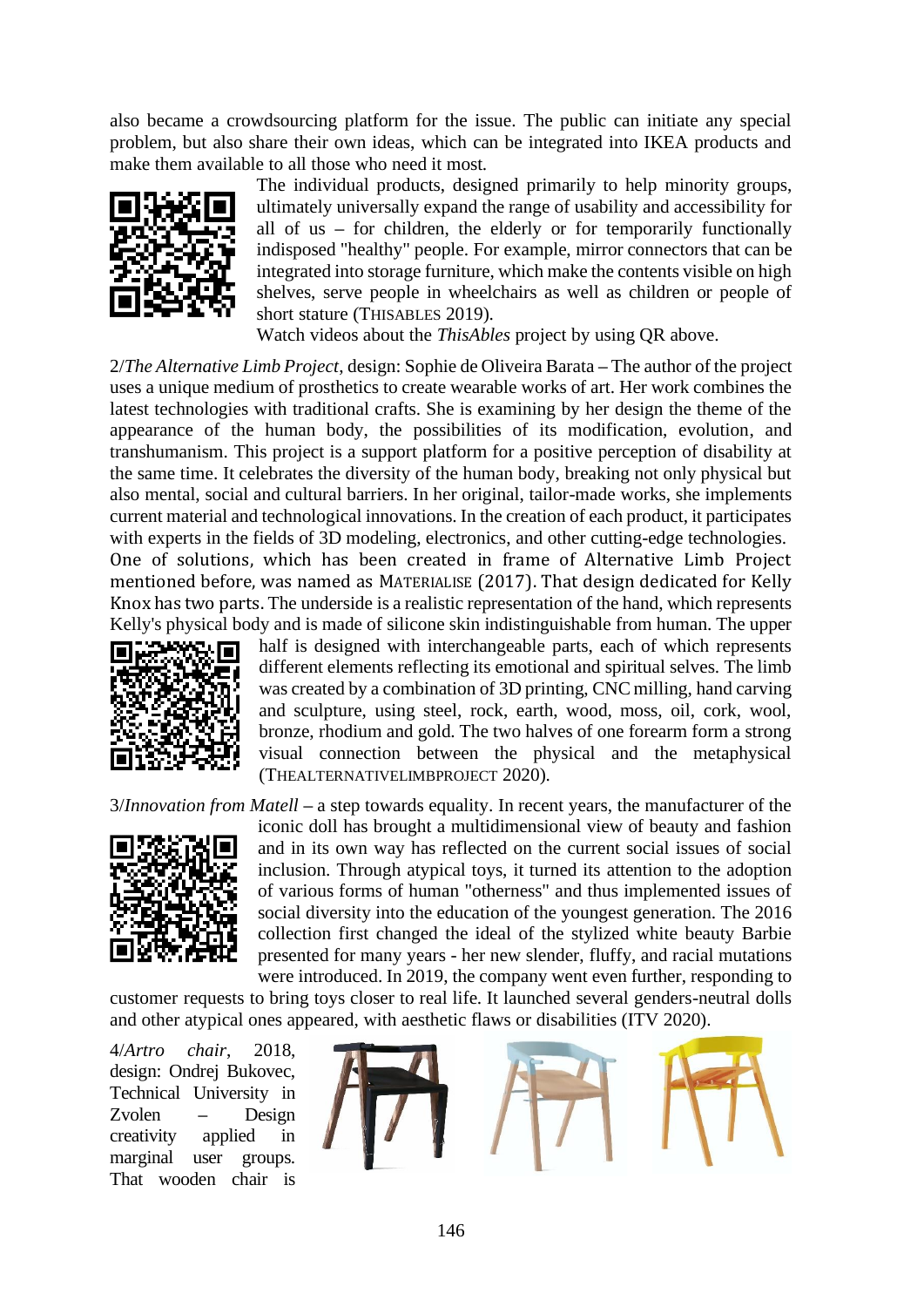typologically designed for interiors where a larger number of people with limited lower limb function is expected to stay. The solution reduces physical exertion **–** it helps to get up and promotes self-sufficiency. Seating in the sense of "senior-friendly design" integrates requirements aimed at maintaining independence and mobility. Awareness of the value of the humanitarian message is characteristic of the solution. A detail with a hint of subtle nostalgia or retro memories can be as good a support for the user's soul as a physical barrel for its body (BUKOVEC 2018).



5/*Transgenerational furniture*, 2014, design: Ondrej Bukovec, Technical University in Zvolen **–** Furniture system is supporting the development of interpersonal relationships from birth to adulthood. With a simple modification, the cot becomes a dynamic or static seat and then the application of a part that raises the legs of the furniture can also be used as a table. The design accepts the life changes that the individual undergoes during the life of human life as well as the individual developmental stages of family life (ARCHIVE 2014).



6/*Wait*, 2018, design: Ivan Jedinák, Technical University in Zvolen **–** The concept of a sticks stand for the Elderly House in Sliač solves the problem of storing orthopedic crutches (ARCHIVE 2018).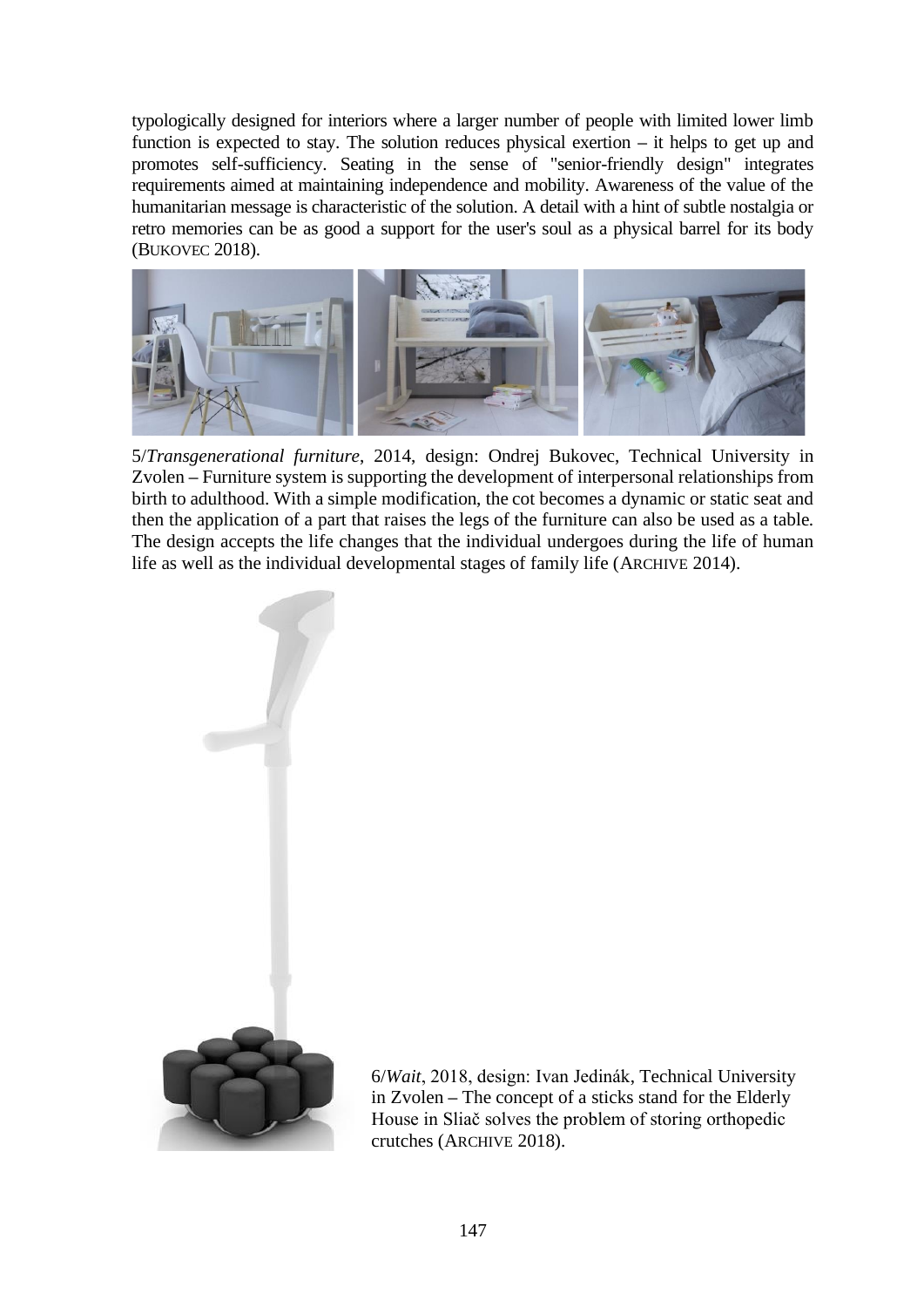

7/*Interior of the Ľ. Štúr library in Zvolen* **–** department for children and youth, 2019, design: Karolína Štefániková, Technical University in Zvolen **–** The project respects the essence of the children's world, while the individual functional zones of the children's department of the library are sensitively conceived regarding the peculiarities of the growth periods of young people (ARCHIVE 2019).

## **DISCUSSION AND CONCLUSIONS**

HCD is part of design thinking and taking problem. That sequence is very important to accept, it should be included naturally in designer practice. HCD must be strongly connected with designer education, technical education as well. That should make interface to a daily research, development, creation, production. That human way of combining technical, environmental, social, artistic, economical and many other views related to a production of a new design is necessary for correct and socially responsible future and development trends in 21<sup>st</sup> century.

For some design products, the ambiguity of identifying the target group for which the products are intended is also felt. In many cases, designers address them in general, but as the results of real-life mapping suggest, users do not perceive similar products as necessary or useful. Based on this, it then appears that the target group of products are the designers themselves, or the design community or sometimes the media. Another observed phenomenon may be related to the aesthetic trend and publicity **–** although the formal features of similar products as the materials used and the modest to poor aesthetics suggest that it should be a low-cost product, in many cases it is a cost-effective product, which it can also affect the resulting interest or lack of interest of the target group, especially for example in seniors.

#### **REFERENCES**

ARCHIVE. Archive of Department of Furniture and Interior design. Technical University in Zvolen, 2014–2019.

BAĎURA, R., BAĎUROVÁ, B. 2016. Dizajn a etika. 1. ed., Zvolen: TU in Zvolen, 191 p., ISBN 978- 80-228-2909-0.

BAĎUROVÁ. B. 2018. The potential of virtue ethics in ethical education in Slovakia. In Metodički ogledi : časopis za filozofiju odgoja. - Zagreb : Hrvatsko filozofsko društvo, 2018. ISSN 0353-765X. Vol. 25, no. 2, 2018, pp. 67–84.

BHAMRA, T., HERNANDEZ, R. 2021. Thirty years of design for sustainability: an evolution of research, policy and practice. In Design Science, Volume 7, 2021, e2, ISSN: 2053-4701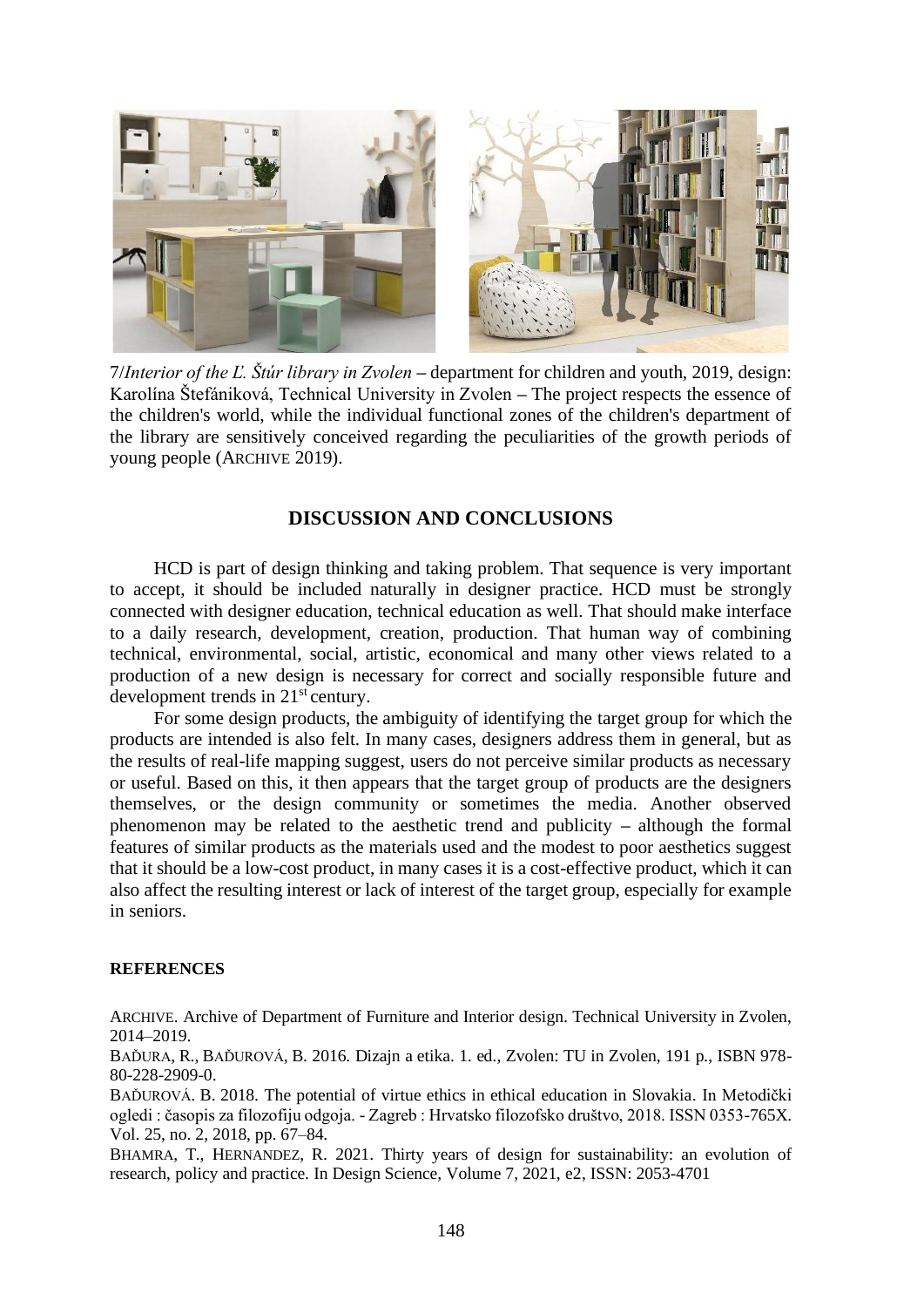BUKOVEC, O. 2018. Dizajnérska kreativita aplikovaná v okrajových užívateľských skupinách. Dissertation thesis, 2018, Zvolen: Technical University in Zvolen.

BURGSTAHLER, S. 2007. (Project, DO-IT & Publications), Washington. Universal design in education: Principles and applications. Available on: https://www.washington.edu/doit/universaldesign-education-principles-and-applications

CAMBURN. B. *et al*. 2017. Design prototyping methods: state of the art in strategies, techniques, and guidelines. In: Design Science, Volume 3, 2017, e13, ISSN: 2053-4701

ČEREŠŇOVÁ, Z., ROLLOVÁ, L. 2015. Tvorba inkluzívneho vysokoškolského prostredia. Bratislava: STU Publishing, 176 p., 2015, ISBN: 978-80-227-4452-2, p. 46.

FARKAŠOVÁ, E. 2020. Human-centered design – stale aktuálny rámec v dizajne. In Designum, year XXVI., No. 2, p. 72–79, SCD publishing, 2020, ISSN 1335-034x.

FEO, R.; HURTADO, R. 2008. Optimastudio Diseños para Todos/Designs for AllMadrid ISBN 978- 84-691-3870-0

GARDNER, H. 1999. Dimenze myšlení. Teorie rozmanitých inteligencí. Prague: Portál, 1999. ISBN 80-7178-279-3.

HEDDEN, B. 2020. Consequentialism and Collective Action. In: Ethics, Volume 130, Number 4 july 2020, The University of Chicago Press Books Publ.

HOLMES-SIEDLE J. 1996. Barrier-free Design: A Manual for Building Designers and Managers, Butterworth architecture. Routledge Publ., 190p. ISBN 978-07-506-1636-2

HUMANCENTEREDDESIGN 2020. Available on: https://www.humancentereddesign.org/inclusivedesign/history

ISO 9241-210:2019 Ergonomics of human-system interaction, Part 210: Human-centered design for interactive systems

ITV. 2020. Available on: [https://www.itv.com/news/2020-01-28/barbie-dolls-to-feature-no-hair](https://www.itv.com/news/2020-01-28/barbie-dolls-to-feature-no-hair-and-vitiligo/)[and-vitiligo/](https://www.itv.com/news/2020-01-28/barbie-dolls-to-feature-no-hair-and-vitiligo/)

KANDIYALI, J. 2020. The Importance of Others: Marx on Unalienated Production. In: Ethics, Volume 130, Number 4, July 2020 The University of Chicago Press Books Publ.

KEATES, S., CLARKSON, P., J., HARRISON, L., A., ROBINSON, P. 2000. Towards a practical inclusive design approach. In: The 1st ACM Conference on Universal Usability (CUU 2000), 2000-11- to - pp. 45–52. Available on: http://web.mit.edu/16.459/Keates.pdf

KUANG, F. 2019. User Friendly: How the Hidden Rules of Design are Changing the Way We Live, Work & Play. Publisher Random House, 416 p. ISBN 978-03-742-7975-2

NUSSBAUM, M. 2000. Aristotle, Politics, and Human Capabilities: A Response to Antony, Arneson, Charlesworth, and Mulgan. In Ethics, Volume 111, Number 1, The University of Chicago Press Books Publ.

PESSOA, M.V.P. 2020. Smart design engineering: leveraging product design and development to exploit the benefits from the 4th industrial revolution. In Design Science , Volume 6 , 2020 , e25

PLATZ, J. 2020. Democratic Equality and the Justification of Welfare-State Capitalism In: Ethics, Volume 131, Number 1, October 2020, The University of Chicago Press Books Publ.

POZNIC, M. *et al*. 2020. Designing as playing games of make-believe. In: Design Science , Volume 6 , 2020 , e10, ISSN: 2053-4701

PULOS, A. J. 1994. Forward to: Transgenerational Design: Products for an Aging Population, by James J. Pirkl. New York: Van Nostrand Nostrand. pp. viii. ISBN 0-442-01065-6

STEINFELD, E., MAISEL,J. eds. 2012. Universal Design: Creating Inclusive Environments Wiley. pp. 408 pages. ISBN 978-04-703-9913-2

STORY, M., MUELLER, J., MACE, R.L. 1998. The Universal Design File: Designing for People of All Ages and Abilities. Revised Edition. https://files.eric.ed.gov/fulltext/ED460554.pdf

THEALTERNATIVELIMBPROJECT 2020. Available on: http://www.thealternativelimbproject.com/ project/materialise/

THISABLES 2019. Available on: https://thisables.com/en/about/

VERMEERSCH. P.W., HEYLIGHEN, A. 2018. Involving Blind User/Experts In Architectural Design: Conception And Use Of More-Than-Visual Design Artefacts. In CoDesign, International Journal of CoCreation in Design and the Arts, Volume 17, 2021 Issue 1, ISSN: 1571-0882